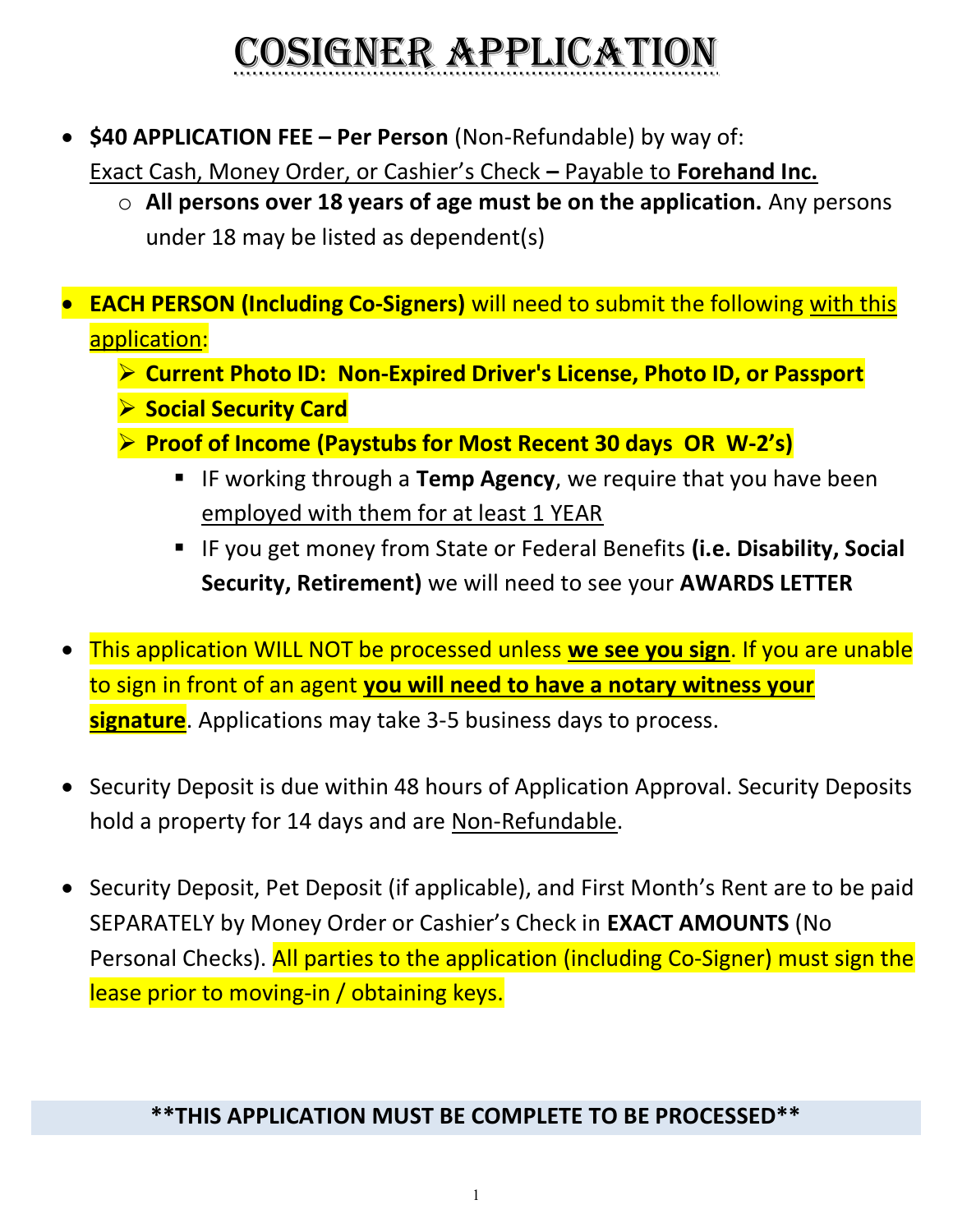

#### CO-SIGNER FULL NAME - (First, Middle, Last):

| Date of Birth: $\frac{1}{\sqrt{1-\frac{1}{2}}}\sqrt{1-\frac{1}{2}}$ |  |      |       |                                                                                                                                                                                                                                                                                                                                               |
|---------------------------------------------------------------------|--|------|-------|-----------------------------------------------------------------------------------------------------------------------------------------------------------------------------------------------------------------------------------------------------------------------------------------------------------------------------------------------|
|                                                                     |  |      |       |                                                                                                                                                                                                                                                                                                                                               |
|                                                                     |  |      |       |                                                                                                                                                                                                                                                                                                                                               |
|                                                                     |  |      |       |                                                                                                                                                                                                                                                                                                                                               |
|                                                                     |  |      | State | Zip                                                                                                                                                                                                                                                                                                                                           |
|                                                                     |  |      |       |                                                                                                                                                                                                                                                                                                                                               |
|                                                                     |  |      |       |                                                                                                                                                                                                                                                                                                                                               |
|                                                                     |  |      |       |                                                                                                                                                                                                                                                                                                                                               |
|                                                                     |  |      |       |                                                                                                                                                                                                                                                                                                                                               |
|                                                                     |  |      |       |                                                                                                                                                                                                                                                                                                                                               |
|                                                                     |  |      |       |                                                                                                                                                                                                                                                                                                                                               |
|                                                                     |  | City | State | Zip                                                                                                                                                                                                                                                                                                                                           |
|                                                                     |  |      |       |                                                                                                                                                                                                                                                                                                                                               |
|                                                                     |  |      |       |                                                                                                                                                                                                                                                                                                                                               |
|                                                                     |  |      |       | City<br>Resided From: _______________(Month/Year) To: _____________(Month/Year) Monthly Rent \$____________<br>EMPLOYER NAME: The contract of the contract of the contract of the contract of the contract of the contract of the contract of the contract of the contract of the contract of the contract of the contract of the contract of |

Co-signer represents the above information to be true and complete, and hereby authorizes Forehand, Inc. to: (1) Verify information provided and (2) OBTAIN A CREDIT REPORT on Co-signer by *initialing here:*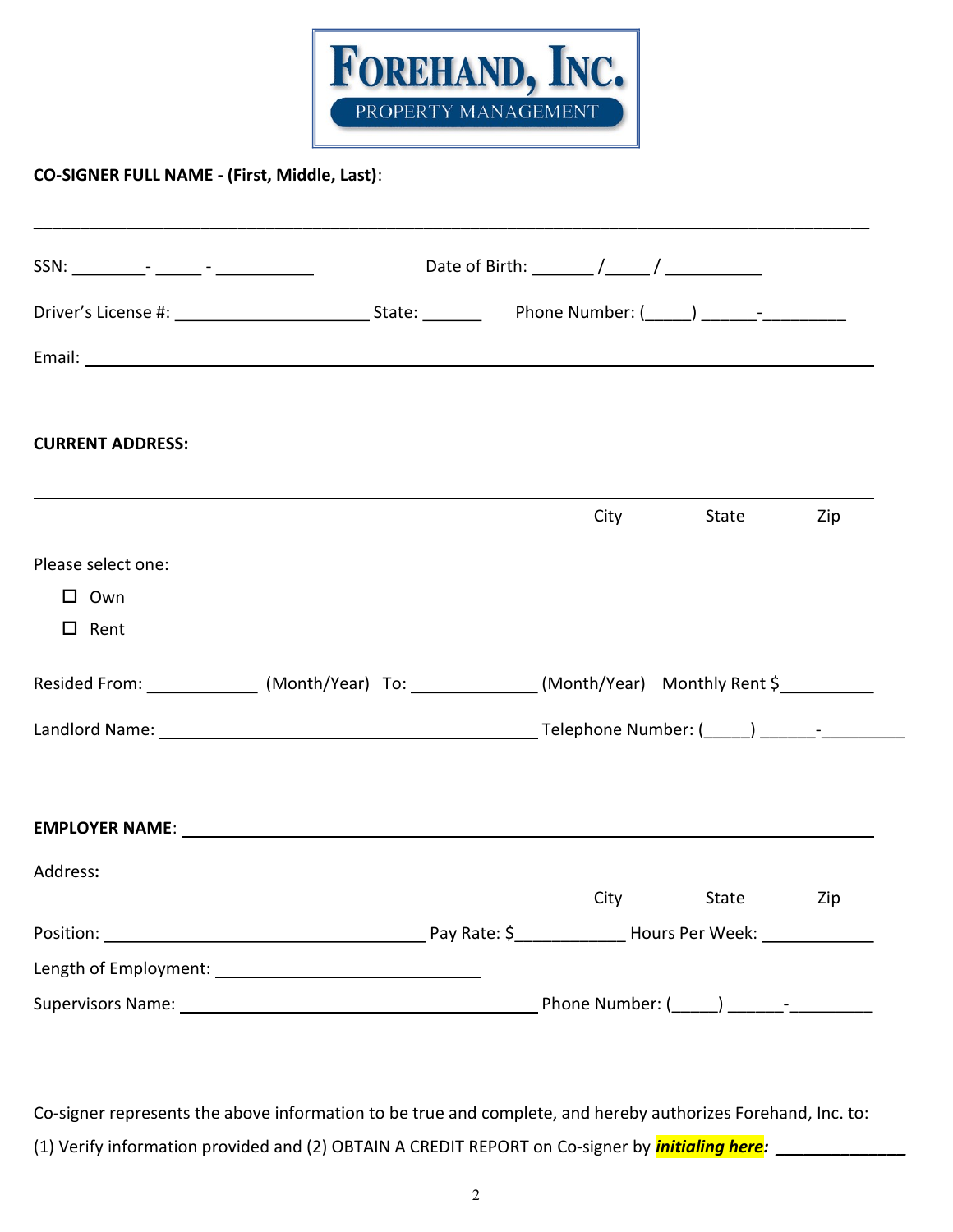#### CO-SIGNER AGREEMENT

For the property known as (Address).

The parties to this Agreement are Forehand, Inc. (Herein called Agent) and

**Example 20**, (Herein called Co-Signer) for <u>example 2001 and 2001</u>

Co-Signer Printed Name Applicant(s) Name

The parties further agree as follows:

1. PERSONAL GUARANTEE: Co-Signer agrees to personally guarantee the payment of any monetary damages suffered by Agent including but not limited to: unpaid rent or late charges, non-reimbursed utility expenses, cleaning, damages to the Premises beyond normal wear and tear, and actual attorneys' fees and costs incurred in the enforcement of said Agreement to Rent or Lease.

Furthermore, Co-Signer acknowledges that he/she is not occupying the Premises leased pursuant to the Agreement to Rent or Lease, the co-signer is entitled to service of any of the statutory notices required by law to be provided to occupants.

- 2. TERM OF AGREEMENT: This Co-Signer Agreement shall continue in full force and effect for the entire term of Resident's tenancy including any extensions and any rental increases in effect during such tenancy.
- 3. ASSIGNATION: This Agreement shall be binding upon the heirs, administrators, executors, and assigns of the Owner or Co-Signer.
- 4. ATTORNEYS' FEES: In the event of any legal action by the parties arising out of this Agreement, the co-signer shall pay the prevailing party reasonable attorneys' fees and costs in addition to all other relief.
- 5. ENTIRE AGREEMENT: The foregoing constitutes the entire agreement between the parties and may be modified only in writing.

Applicant agrees to having read the terms and conditions of this Application for Lease. Applicant understands this is a binding Contract separate and apart from the Lease Agreement. IN WITNESS WHEREOF, the parties have affixed or caused to be affixed their respective signatures and seals.

Applicant Signature Date

Witness Initials

### \*WE WILL NOT ACCEPT ANY APPLICATION WITHOUT WITNESSING YOUR SIGNATURE.\* IF YOU ARE UNABLE TO SIGN IN FRONT OF AN AGENT FROM OUR OFFICE A NOTARY MUST WITNESS YOUR SIGNATURE AND STAMP THIS FORM.